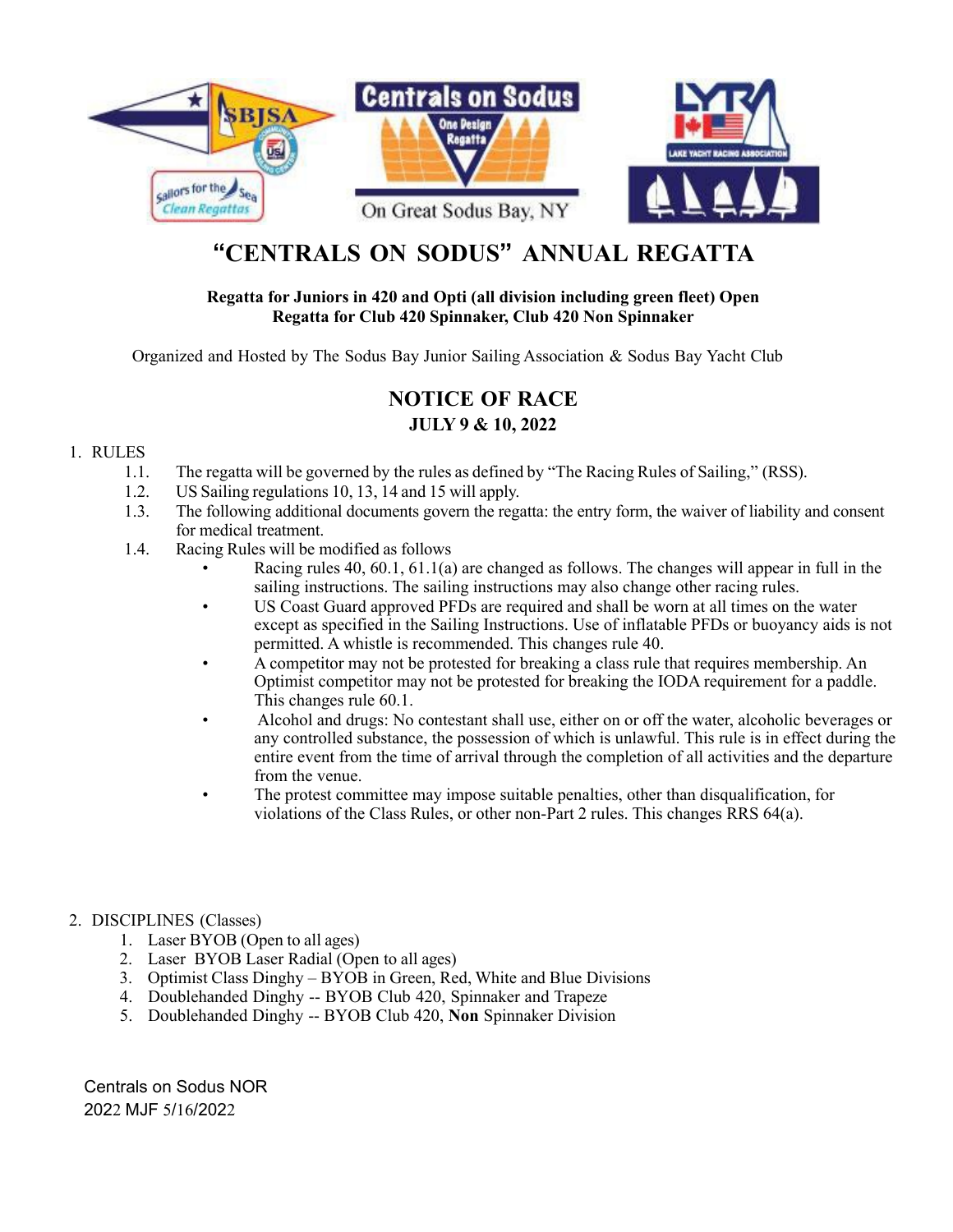

## 3. ELIGIBILITY

3.1. Optimist Sailors: The Green, Red, Blue, and White Fleet assignments will be based on the competitor's age on the first day of the regatta July 09, 2022.

3.2. To qualify for the LYRA Junior Awards competitors may not reach their  $19<sup>th</sup>$  birthday in the event calendar year.

## 4. REGISTRATION and ENTRY

## **Registration may only be made by** *completing the online forms at:*

*(*event website) <https://www.regattanetwork.com/event/24695>

4.1. The entry fee is **\$70** per competitor, which includes: Regatta T-Shirt, Continental Breakfast

Saturday 9<sup>th</sup> and Sunday 10<sup>th</sup>. Snacks for on the water day and post-racing cookout Saturday and Sunday.

- 4.2.Entry Fees are appreciated via online payment, but a check may be presented at the time of check in.
- 4.3.Competitors under 18 years of age shall present a signed and completed parent (or guardian) consent and declaration form at registration. The form is available on the event web site or during Electronic Registration.
- 4.4.A completed entry is defined as all forms having been completed on-line and all appropriate entry forms having been received by the host club by 0830 Saturday July  $9<sup>th</sup>$ .
- 4.5. Housing is **not** provided. Google search for lodging near zip 14555, 14580: Camping on the regatta site is limited, first-come first serve basis. Contact Regatta Chair below.

## 5. SCHEDULE

## Friday July 08<sup>th</sup>

1500 – 1700hrs Early Check-in at the SBJSA Sailing Center<br>(No food included in registration for tonight)

| <b>Saturday July 9th</b><br><b>Race Day 1</b> |                                                                   | <b>Sunday July 10th</b><br><b>Race Day2</b> |                                                                                 |
|-----------------------------------------------|-------------------------------------------------------------------|---------------------------------------------|---------------------------------------------------------------------------------|
| 0700-0900<br>0730-0930                        | Registration/Check in Competitors<br><b>Continental Breakfast</b> | $0730 - 0930$                               | <b>Continental Breakfast</b>                                                    |
| 0945<br>1030                                  | Race Day 1, Saturday Briefing<br><b>First Warning Signal</b>      | 1030<br>TBD                                 | <b>First Warning Signal</b><br>Awards ASAP after racing<br>Post Racing Cook-Out |
| TBD                                           | Post Racing Cook-Out                                              | <b>TBD</b>                                  |                                                                                 |

Centrals on Sodus NOR 2022 DSC 6/3/2022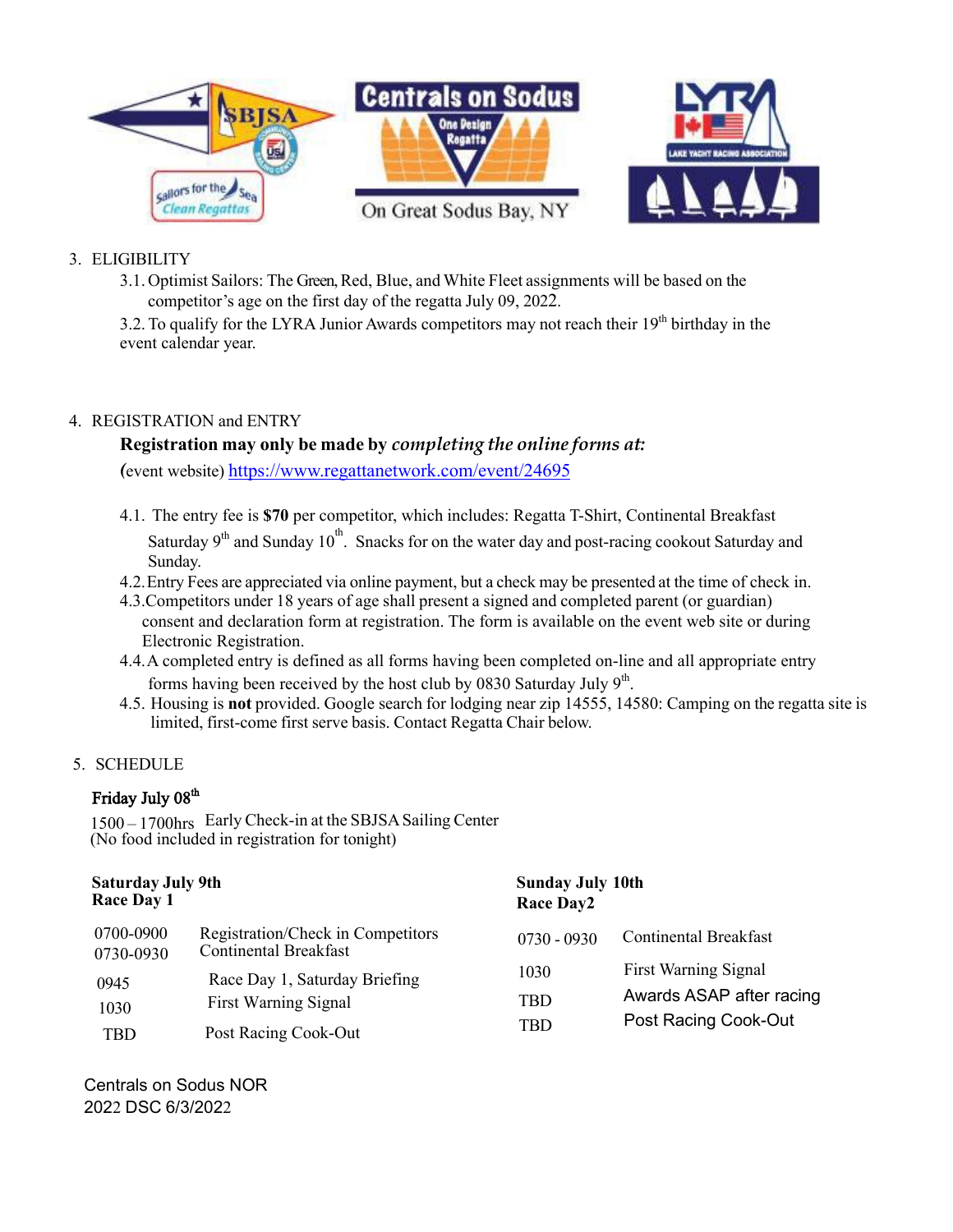

#### 6. MEASUREMENT

Each boat shall comply with the equipment measurement rules of its class and may be inspected for compliance at any time during the regatta at the discretion of the race committee.

#### 7. SAILING Instructions

The sailing instructions will be available at registration check in.

#### 8. VENUE

The regatta will be sailed on Great Sodus Bay, course locations will be supplied in the SI's.

#### 9. PENALTY SYSTEMS

Rules 44.1 and 44.2 will apply.

#### 10. SCORING

- 10.1The Low Point System of Appendix A will apply.
- 10.2 Amaximum of 5 races are scheduled. Three (3) races are required to be completed to constitute a series. (a) When fewer than five (5) races have been completed, a boat's series score will be the total of her race scores.
	- (b) When five (5) or more races have been completed, a boat's series score will be the total of her race scores excluding her worst score.

#### 11.SUPPORT & SPECTATOR VESSELS

Support & Spectator Vessels shall sign-up at the venue for race days. Vessels are encouraged to carry a VHF radio. None are supplied by the OA.

#### 12.COACHING

12.1.Coaches will be asked to register at the event and be briefed by the OAregarding coaching. (Regatta Registration Table)

#### 13.PERSONAL FLOATATION DEVICES (PFD) AND PERSONAL EQUIPMENT

- 13.1.Each competitor shall wear a USCG approved life jacket that is 100% dependent on foam for flotation and the appropriate size for the sailor, at all times while on the water, except for brief periods while adding or removing clothing. These will be checked at registration.
- 13.2.Electronic fluxgate compasses and GPS devices of all varieties, styles and combinations are prohibited aboard the boat during the regatta.

Centrals on Sodus NOR 2022 DSC 6/3/2022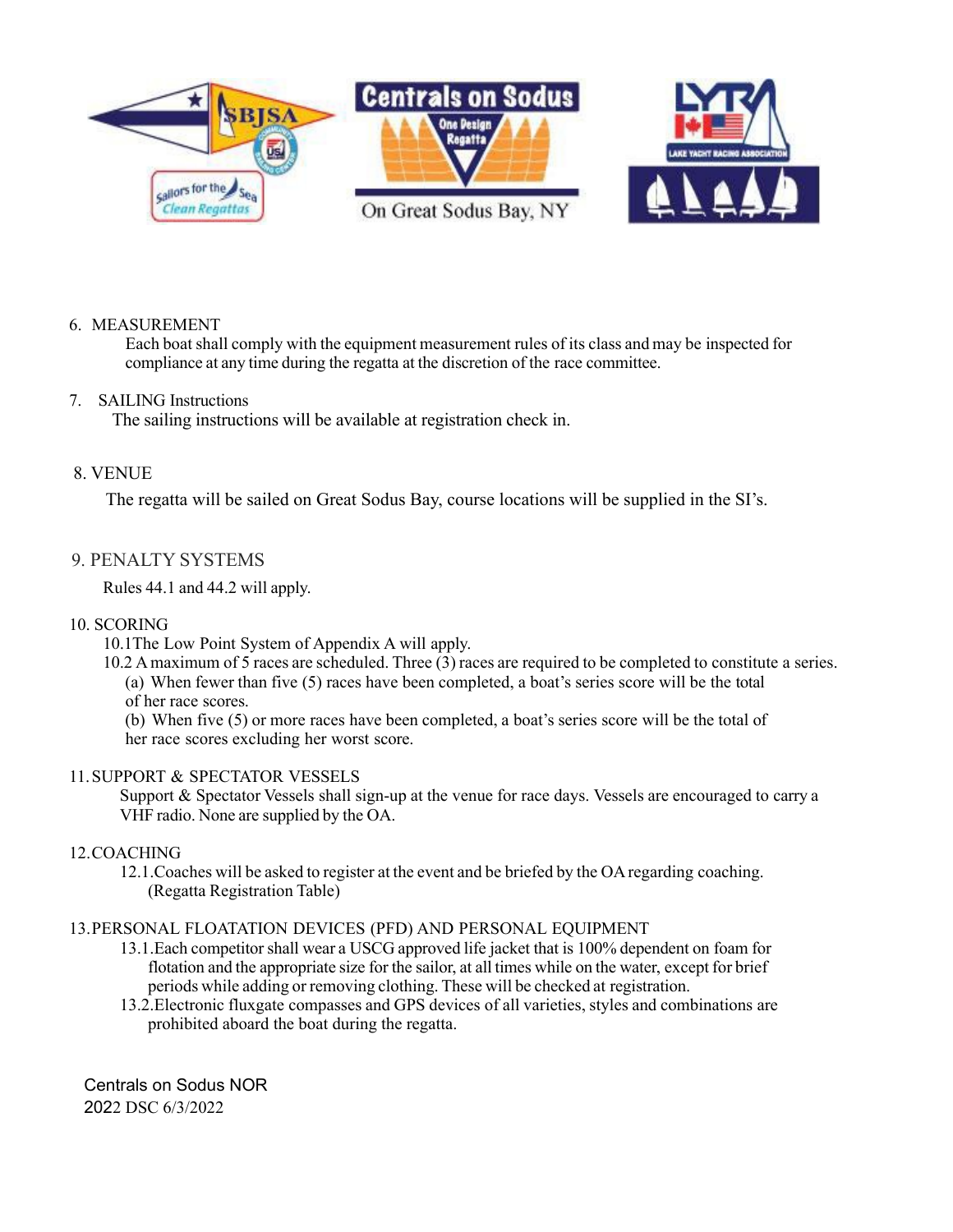

#### 14.PROHIBITED SUBSTANCES

No participant or competitor shall use or possess, either on or off the water: 1. marijuana or any other substance if possession is illegal under state or federal law; or 2. any alcoholic beverages. C. An alleged breach of one of these regulations shall not be grounds for a protest; this changes rules 60.1(a), 60.2(a) and 60.3(a). However, when the protest committee believes that a competitor may have breached one of these regulations, it shall follow the process described in the Championships Code of Conduct. If a competitor is found to have breached one of the elements within the Code of Conduct, they shall be excluded from the remaining races of the series and, where practicable, removed from the regatta venue and sent home. The competitor's boat shall be disqualified from all races of the series.

#### 15.CONDUCT OF COMPETITORS

- 15.1.All competitors are expected to maintain the highest levels of conduct throughout the entire event. Enforcement of discipline and conduct shall be conducted per rule 69.1(a) and the policies and procedures of US Sailing (Regulation 15.01)
- 16. MEDIA RIGHTS By participating in this regatta, a competitor (or parent/guardian if under age 18) grants to the OA and its sponsors the right in perpetuity to make, use and show, from time to time at their discretion, any photographs, motion pictures and live, taped or filmed television and other reproductions of him or her during the period of the competition without compensation.

#### 17. PRIZES

- 17.1 Will be awarded to the top 4 Finishers in each OPTI division. (Plus First, Second, and Third Overall)
- 17.2 Will be awarded to the top 3 Finishers in each club 420 division (Spinnaker and Non Spinnaker)
- 17.3 Will be awarded to top 3 Finishers in the Laser Class Division (Radial and Tall Rig)
- 17.4 Lake Yacht Racing Association (LYRA Junior Events) awards will be awarded for Top Female in Laser Radial, Top Male and Laser Radial, and Top Team in Club 420 Spinnaker

Centrals on Sodus NOR 2022 DSC 6/3/2022